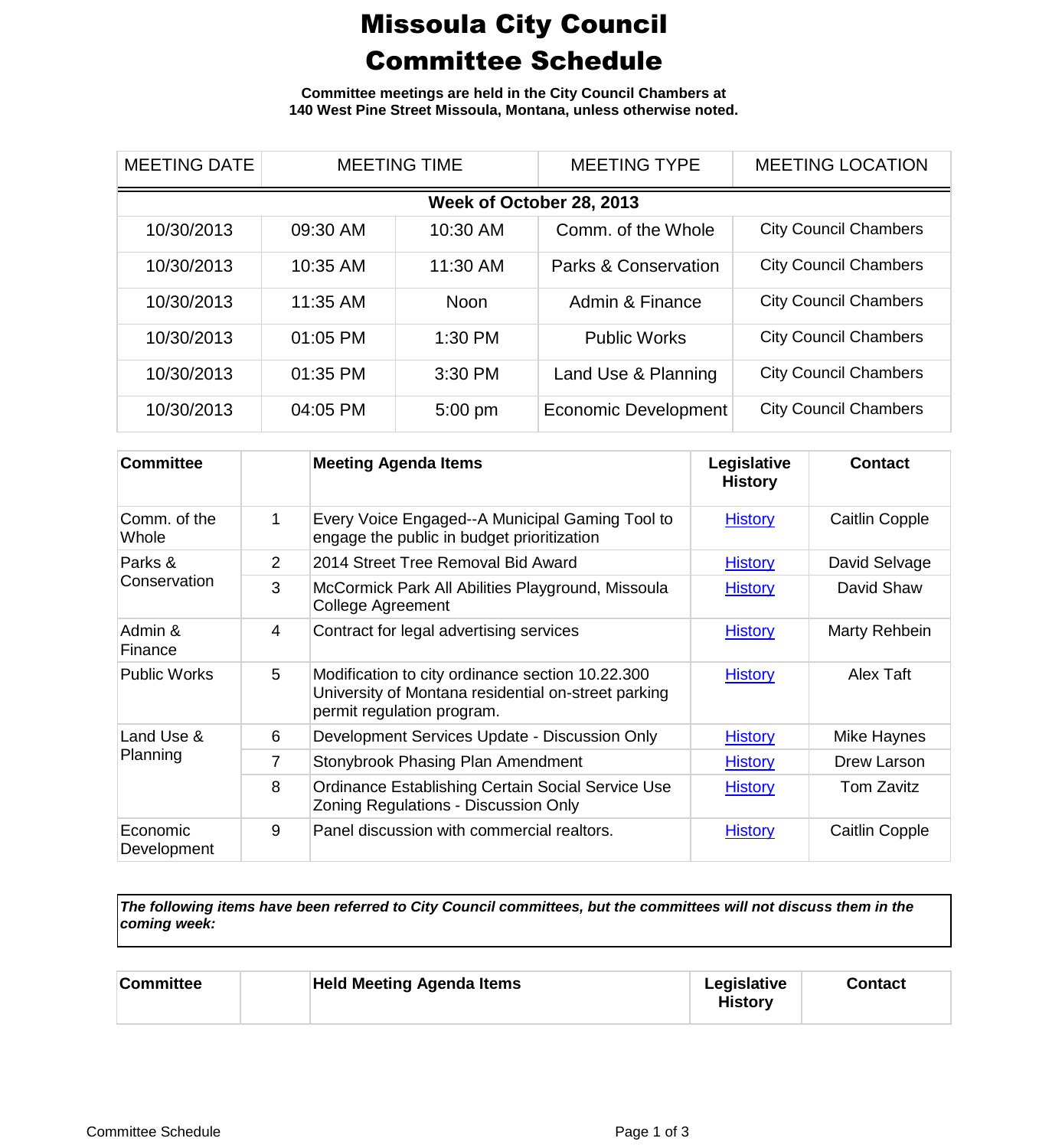## Missoula City Council Committee Schedule

**Committee meetings are held in the City Council Chambers at 140 West Pine Street Missoula, Montana, unless otherwise noted.**

| Admin &<br>Finance      | 1  | Discussion of Remote Attendance or Proxy Voting                                                                                                                                                                         | <b>History</b> | <b>Caitlin Copple</b>              |
|-------------------------|----|-------------------------------------------------------------------------------------------------------------------------------------------------------------------------------------------------------------------------|----------------|------------------------------------|
|                         | 2  | Journal vouchers                                                                                                                                                                                                        | <b>History</b> |                                    |
|                         | 3  | Budget transfers.                                                                                                                                                                                                       | <b>History</b> |                                    |
|                         | 4  | Disposition of surplus City land.                                                                                                                                                                                       | <b>History</b> | Nancy Harte                        |
|                         | 5  | Discussion & review of City business licensing rules,<br>practices and fees.                                                                                                                                            | <b>History</b> | <b>Adam Hertz</b>                  |
| Parks &<br>Conservation | 6  | Discuss the City's strategy to complete a boundary<br>survey of Greenough Park.                                                                                                                                         | <b>History</b> | Dave Strohmaier                    |
|                         | 7  | Agreement for lighting the Madison St. Pedestrian<br><b>Bridge</b>                                                                                                                                                      | <b>History</b> | Donna Gaukler                      |
| Comm. of the<br>Whole   | 8  | Propose the City Council be a member unit of the<br>Missoula Chamber of Commerce.                                                                                                                                       | <b>History</b> | <b>Dick Haines</b>                 |
|                         | 9  | Updates from Council representatives on the Health<br>Board, Community Forum, Transportation Policy<br>Coordinating Committee, other boards and<br>commissions as necessary. (Ongoing)                                  | <b>History</b> | Ongoing                            |
|                         | 10 | Update from Missoula Economic Partnership<br>President/CEO James Grunke                                                                                                                                                 | <b>History</b> | <b>Marilyn Marler</b>              |
|                         | 11 | Conference updates and information sharing                                                                                                                                                                              | <b>History</b> | <b>Marilyn Marler</b>              |
| Land Use &<br>Planning  | 12 | Annexation, (see separate list at City Clerk's Office<br>for pending annexations) (Ongoing in committee)                                                                                                                | <b>History</b> |                                    |
|                         | 13 | Amend Article 7. Error Corrections and Adjustments<br>to the subdivision regulations to allow for restrictions<br>or conditions placed on a plat by the governing body<br>to be amended or removed by a future council. | <b>History</b> | Jon Wilkins                        |
|                         | 14 | Discussion of City planning issues with members of<br>the Planning Board.                                                                                                                                               | <b>History</b> | <b>Bob Jaffe</b>                   |
| Pub. Safety &           | 15 | Health Department update.                                                                                                                                                                                               | <b>History</b> | Ellen Leahy                        |
| Health                  | 16 | Fire Department update.                                                                                                                                                                                                 | <b>History</b> | Jason Diehl                        |
|                         | 17 | Discussion of sexual assault prevention campaign<br>and consideration of unfunded crime victim advocate<br>urban outreach position.                                                                                     | <b>History</b> | <b>Caitlin Copple</b>              |
|                         | 18 | Safety aspects of management of the urban deer<br>population in the city of Missoula.                                                                                                                                   | <b>History</b> | Dick Haines, Jon<br><b>Wilkins</b> |
|                         | 19 | Discussion with Crime Victim Advocate Office.                                                                                                                                                                           | <b>History</b> | Jon Wilkins                        |
|                         | 20 | Eat Smart Coalition information.                                                                                                                                                                                        | <b>History</b> | Jason Wiener                       |
|                         | 21 | Air quality issues related to railroad operations in<br>and through Missoula.                                                                                                                                           | <b>History</b> | Dave Strohmaier                    |
|                         | 22 | Police Department update.                                                                                                                                                                                               | <b>History</b> | Mark Muir                          |